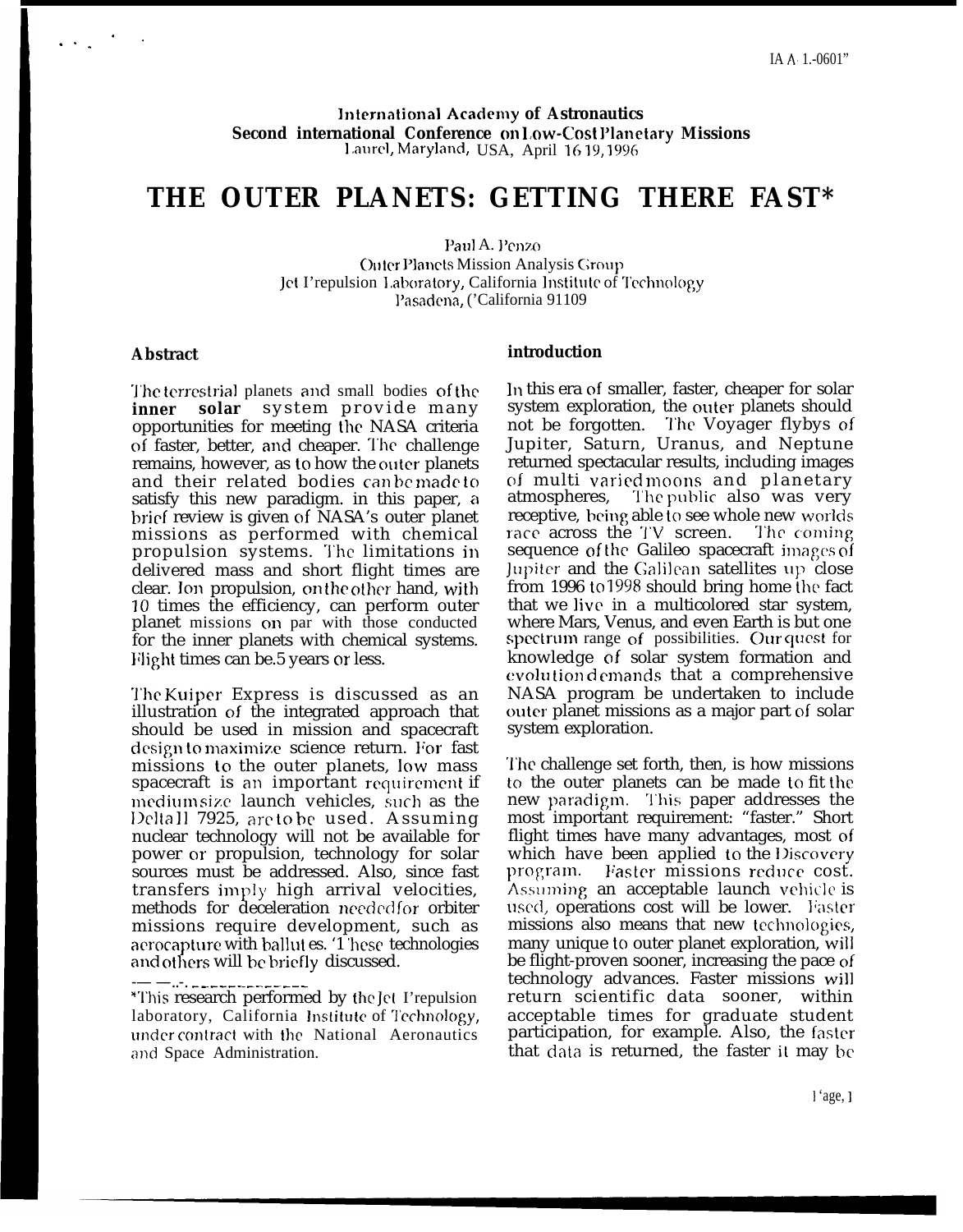used to complement stellar system formation and evolution knowledge and theories.

### **NASA OuterPlanet Missions**

. .

.,.

'1'he questions of better and lower cost missions also has to be addressed. The Pioneer and Voyager missions of the 70's and 80's were flyby missions whose spacecraft masses were modest, 260 kg and 825 kg, respectively. Still, using direct launch, they required Atlas and Titan III or IV launch vehicles, with Centaur upper stages. The current missions, Galileo now at Jupiter, and Cassini to Saturn (to be launched in 1997), are orbiters carrying entry probes, and have considerably higher mass. These both use gravity assist launch opportunities of Earth and Venus (and Jupiter for Cassini), and sizable retro-propulsion systems for orbit capture. Galileo's flight time to Jupiter was 6 years, and Cassini's to Saturn will be about 7 years. Galileo used the Shuttle/lUS launch, and Cassini will usc a Titan/Centaur launch. in the future, smaller launch vehicles and faster flight times will result in lower cost. Mission capability, on the other hand, will increase due to smaller, more capable instruments; and development of technology for power, propulsion, orbit capture, communications, and entry systems.

### **The Kuiper Express Experience**

A serious effort to design a modest mission which could reach the outer limits of the solar system was undertaken in 1994. Thousands of large icy bodies were postulated to exist in the region beyond Neptune's orbit by G. Kuiper in 19511. The mission proposed would be a flyby of one of these newly (or yet to be) discovered bodies, and images and spectra taken by a small but very capable science instrument.

The approach taken by the Kuiper Express team was integration of science instrument and spacecraft systems in order to simplify development, operations, and minimize mass<sup>2</sup>. The mission goal of the Kuiper Express, based on trajectory possibilities, is to design a spacecraft capable of flybys of Uranus, Neptune (and Triton), and then out

to a Kuiper belt object at about 40 AU. Restrictions on the design were that no nuclear power be used, and that launch be limited to the Delta II capability.

integration began with the science instrument, an earlier version of which was developed for<br>the Pluto Fast Flyby. Here, instead of the Pluto Fast Flyby. accommodating several remote sensing instruments independently onto a spacecraft, rach with their own power and pointing requirements, data rates, etc., the Pluto Integrated Camera Spectrometer (PICS) would usc a single 30 cm mirror to transmit light to six sensors ranging from  $R$  to UV. in the design, these are enclosed in a siliconcarbide structure to minimize weight (-5 kg), volume, and distortion, and maximize strength. Since the original design, modifications have been made to satisfy alt crnate specific mission requirements.

The next concern of the Kuiper Express team was the considerable drop in temperature as the spacecraft moves away from the sun. Since I< 'l'G's are not to be used, (although they were on all previous outer planet missions), reliance would be cm large solar arrays which would provide 8.5 watts at 40 AU (15 kW at 1 AU). Specifically, these arc concentrating arrays, folded for low volume, and deployed with an inflatable, rigid izing structure to minimize weight, The provider, Boeing Corp., conducted tests to show that the solar panels will provide this power under the conditions at 4(J ALJ. '1'his minimal power would be used to provide heat to the electronics enclosed in a "thermos bottle" enclosure, as well as for spacecraft functions and data return. Energy from this low power source would be stored in two 300 watt-hr NiCd batteries, one as a redundant backup, and used as needed.

Solar arrays would also be used in the first 2.5 years of launch to provide power for ion propulsion. This permitted the use of a Delta 11 launch vehicle, and no larger. "1'0 illustrate the effectiveness of solar electric propulsion, total velocity (AV) imparted to the spacecraft, referenced from low Harth orbit, is a good single parameter to use. Missions to Mars or Venus require **a** AV of about 3.6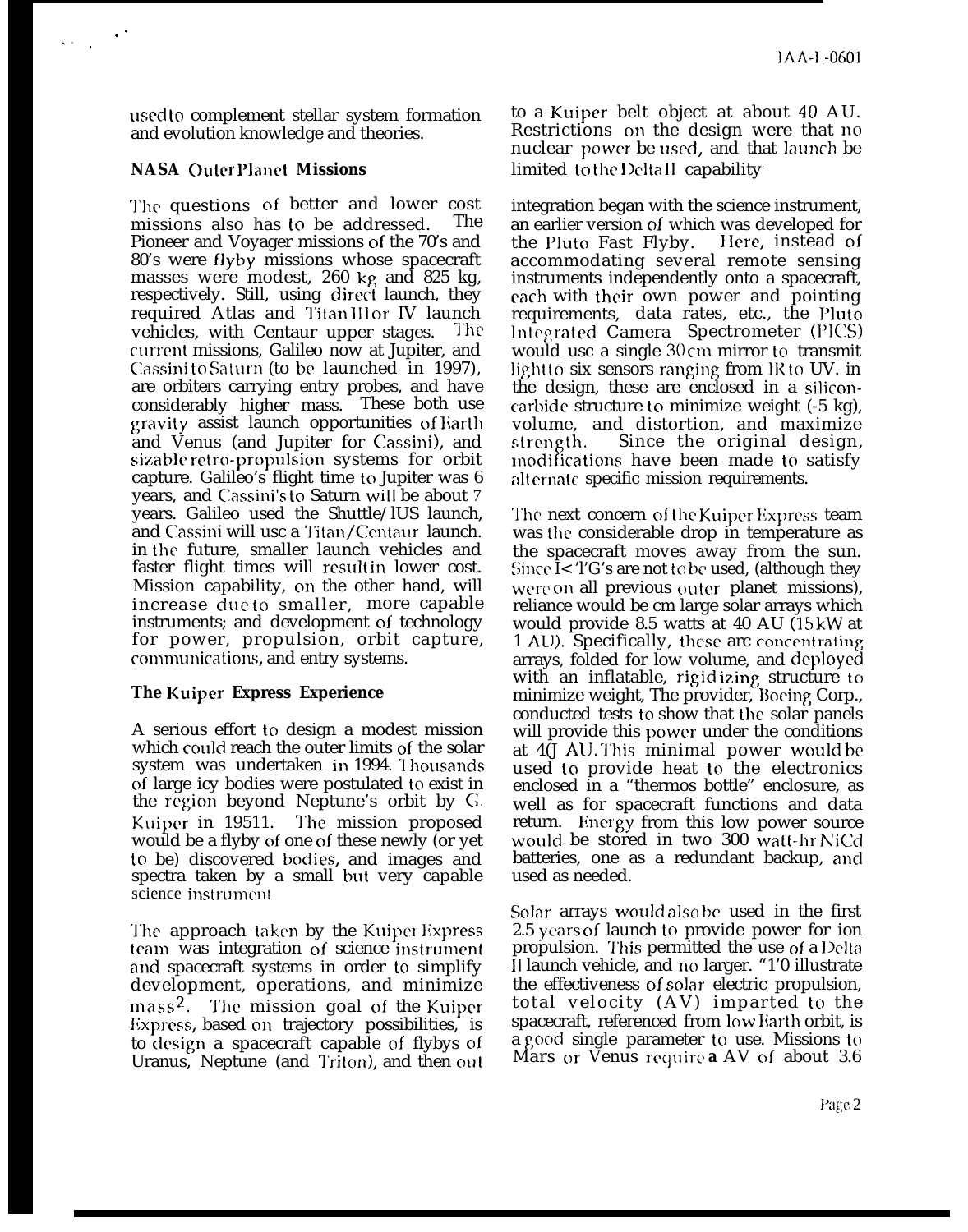$km/s$ . With a chemical upper stage having a specific impulse Of 400 see, the propellant required is  $60\%$  of initial mass. A direct flight to Jupiter wmld require 6.4 km/s, lIcre, the propellant amounts to  $80\%$  of initial mass. For chemical propulsion to Jupiter, then, either a smaller spacecraft or a larger launch vehicle must be used. Using planetary gravity assist can alleviate this problem, but at the expense Of a more complex mission, with longer flight times, usually and sometimes very limited launch opportunities.

With solar electric propulsion, On the Other hand, having a specific impulse Of 3000 see, the percentages Of propellant would be 12% to Mars, and 20% to Jupiter. These are for essentially Hohmann transfers. Expending additional propellant dccreascs flight time, particularly for the inter planets.

#### Beymd **the Kuiper Express**

The Kuiper Express design provides a starting point for fast missions to the Outer planets. It is based, though optimistically, on currently available technology. That is, the companies involved, Olin and Boeing, will commit to their design parameters for the power and propulsion systems.

Yet, 10 year missions cannot be considered fast. What needs to be done to remedy this problem? Taking spacecraft launch mass as the single most important parameter (the Kuiper Express launch mass is about 860 kg), consider flying a derivative spacecraft, say in 2010, directly to each of the outer planets with lower launch masses of 800, 600 and 400 kg, for comparison. Power is held at 15 kW (at 1 AU).

The results arc shown in Tables 1 and 2. It is immediately seen that flight time decreases are not particularly impressive for Jupiter, or even Saturn, but they are for Uranus and Neptune. Cutting spacecraft mass in half reduces Uranus flight time by about 3 years, and Neptune flight time by 5.5 years.

It should be noted in arriving at these results, that optimization Of the solar electric trajectory is not invoked. The optimization process usually involves maximizing launch

**Inass (less propellant)** for given power and propulsion parameters and for a given launch vehicle capability. This approach is necessary if the technology and hence the ]nasses of the subsystems remain uncertain.

Table 1. I'light Times **to the Outer Planets**  $(Power = 15 \text{ kW}, \text{Isp} = 3000 \text{ sec}, \text{Eff} = 0.7)$ (launch Vehicle = I)clta 11 79?5)

| Mass(kg)<br>J'lane'! | 800  | 600<br><b>Flight Time (yr)</b> | 400  |
|----------------------|------|--------------------------------|------|
| <b>Jupiter</b>       | 1.15 | 0.94                           | 0.73 |
| Saturn               | 2.38 | 1.83                           | 1.37 |
| Uranus               | 5.69 | 4.00                           | 2.84 |
| Neptune              | 9.96 | 6.58                           | 4.54 |

# **~'able** 2. **Iklta-V and Mass Characteristics**

 $(Power = 15 kW, Isp = 3000$  see,  $Fff = (0.7)$  $(La$ unch Vchicle = Delta 11 7925)

| . $Mass(kg)$                                       | 800  | 600  | 400  |
|----------------------------------------------------|------|------|------|
| Launch $C_3$ (km <sup>2</sup> /s <sup>2</sup> ) 26 |      | 38   | 62   |
| Total AV(km/s)                                     | 14.0 | 16.2 | 21.2 |
| Thrust T (days)                                    | 300  | 240  | 200  |
| Prop. Mass (kg)                                    | 225  | 195  | 165  |
| Dry Mass (kg)                                      | 575  | 405  | 235  |

Then, maximizing mass will allow greater flexibility in selecting structure, communication systems, and instruments to fit the available mass. This usual Iy leads, in the optimization, to low launch energies  $(C_3)$ , high launch mass, and use Of gravity assist trajectories to force the maximized mass to stay within a desired (usually long) flight time.

in Tables 1 and 2, specifying launch mass as fixed utilizes the maximum launch energy available by the launch vehicle. '1'he result, with the lower masses shown, is that total AV increases, flight time decreases, and propellant usage remains at or below 40%. An additional result is that the thrust duration ranges from 200 to 300 days, with power ranging from 15 kW-at-launch to 1 kW at 3.9 AU, the cutoff distance.) in a sense, the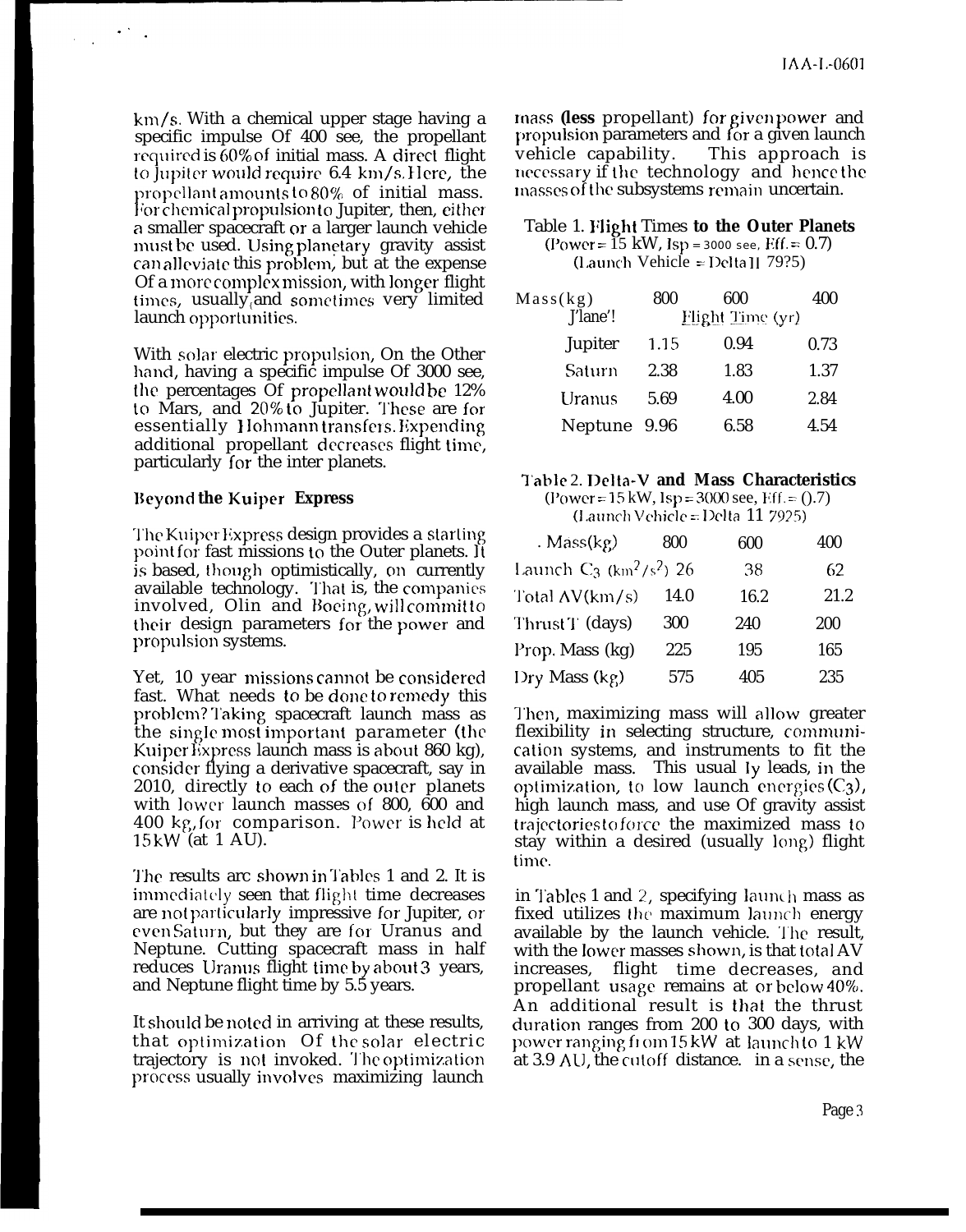propulsion system is underutilized. Solar power available drops from 15 kW to 5 kW, for example, in about 3 months. For these fast, direct missions, thruster lifetime should not bc considered a problem.

### ~'he **l'romise of** New Technology

1 laving established that lower launch mass can considerably reduce flight time, especially for direct trajectories, it is necessary to consider how mass, in turn, can be reduced while maintaining or increasing spacecraft capability. Applying functional integration will help considerably, as it has for the computer industry. Also, the many advances made in non-space applications, such as light weight structures, may serve well in spacecraft design. Nevertheless, some new technologies, such as the inflatable Power Antenna, will require several stages of development and testing before it can satisfy all of the requirements for use in space.

Fortunately, in these days of stiff competition, many industries are attempting to reduce the time required to go from research to application. New analysis and production tools are available to make this happen, An example is solar cell materials, which have long been dominated by silicon. '1'oday, research is producing many alternates for usc<sup>4</sup>, such as gallium arsenide, iridium phosphidc, and others. Also, manufacturing methods are in place for stacked cells and concentrators which can yield efficiencies up to 40%. What is happening here can happen in other areas of technology. What is needed today is to identify what new materials and systems should be developed for outer planet missions in order to meet the required goals of better, cheaper, faster.

### Electric Propulsion

Ion propulsion systems have been around in the NASA laboratories for almost 30 years. I bring this time, only a few missions have seen its use, and only in Earth orbit. Many studies have been done which consider applying them to difficult, deep space missions, such as multiple rendezvous of the main belt asteroids, or comet rendezvous.

Today, with the planned launch of NSTAR in 1998, a conservative 5 kW system will be launched for, most likely, an asteroid or Come't flyby. This will be the first in a series of New Millennium technology experiments to be flown by NASA.

Meanwhile, activity is underway to develop alternate thruster systems which are light weight, less dependent on power processing, more robust (able to operate over wide ranges of power and specific impulse), and longer lived. Specifically, two technology paths arc being taken. One is improvement in the NSTAR ion engine by reducing dry mass, and applying carbon-carbon grids for longer life. '1'hc other, and most promising, is further development of the Russian thruster with anode layer  $(TA)$ , being tested at  $JPL$  and 1,ewis. This path allows high thrust density, which means that a single thruster can operate at, say, **7.5** kW of electrical power. 1 f development proceeds as anticipated, the 'l'Al, system mass should weigh in at under  $80 \text{ kg}$  for a 15 kW requirement.

# I'ower and Communications

in the Kuiper spacecraft design, the solar array power serves three purposes: first, to provide kilowatts of electricity required by the ion thrusters, second, to provide power at 40 AU, in the Kuiper belt, to maintain spacecraft operation and temperature, and third, to transmit data to Earth. In the Kuiper design, a separate rigid antenna was included for communications.

Onc problem remained. 1 t was not possible to use energy available directly from 8.5 W for spacecraft housekeeping and also use power required to transmit data to Earth. Therefore, batteries weighing 24 kg had to be carried for storage and energy allocation. Specifically, 1 gigabit of data, compressed 3:1 would require 25 W for 4 hr/day, and for about 40 days, to completely transmit recorded data of the flyby of a Kuipcr object.

A new technology now being considered at J1)I, called the Power Antenna would speed transmission of data by combining the power and communication functions. in this approach, a large inflated and pressurized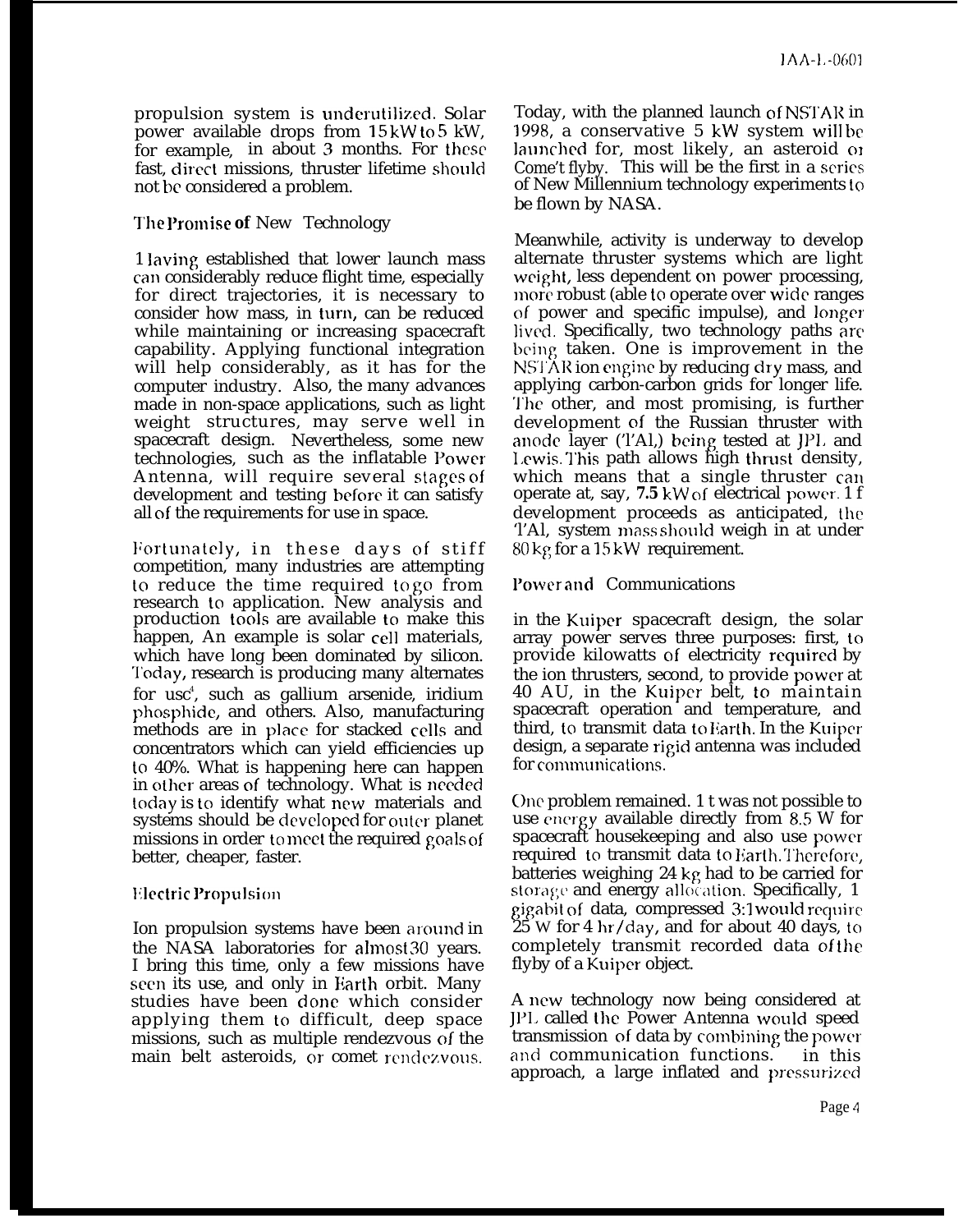antenna serve as a large, reflective surface which could be used both as an RF antenna, and as a collector of solar energy. The idea here is that the solar energy would impinge upon an array of solar cells, or other energy converter, while the RF transmission would be diverted to transmit or receive signals.

. .

Using an inflatable structure with a large cliamcter would afford high data rates for outer planet missions, and presumably have low mass. in comparison with the Kuipcr Express system, a  $14$  m diameter inflatable l'ower Antenna would produce 10 W of power which could transmit at a rate 4 times faster, or complete transmission in 10 days.

Such a power antenna has been built and tested by I.'Garde, Inc. and will be flown this year on the Shuttle5. It will be a NASA INSTEP experiment deployed from a Spartan spacecraft. The 14 m diameter inflated The 14 m diameter inflated reflector will be displaced from the Spartan, and oriented, using three inflatable struts. This will provide a focus distance from the reflector to light panels fixed to the Spartan. The goal of this experiment is to validate deployment, measure surface accuracy, and investigate structural clamping characteristics. '1'he total mass of this inflatable antenna is high, (65 kg), but could be made much lighter. C)ne estimate is 20 kg.

Looking further into the future, there is the promise of optical communications increasing the data rate more than a hundred fold. Around 2010, for example, it may be possible for a 10 W laser on the spacecraft at the distance of Neptune to transmit  $100 \, \text{kbits/s}$ to Earth. This assumes a 30 cm aperture telescope cm the spacecraft with precise Earth acquisition and pointing, and either a 10 meter Harth orbiting relay station, or a 10 meter 3-5 station ground based system of telescopes. The one gigabit of recorded data on Kuipcr lixpress could be transmitted to Harth in less than 4 hours with this system.

### **Ilal]ute Aerocapture for Orbiters**

Fast flight times to the outer planets imply high velocities relative to the planet at arrival. '1'hcsc velocities would be acceptable for certain types of missions, such as flybys, which can yield Voyager class science, or for atmospheric probes, as carried cm the Galileo spacecraft. It is also possible to carry impaci probes for the Moons, so that sensors on the flyby spacecraft will determine composition and other surface characteristics from the dust and gas released. Many applications would require au t onomous navigation, which is a technology currently being pursued at  $JPI$ .

Extensive examination of the planet and the satellites, however, will require orbit capture. Galileo and Cassini use chemical retro propulsion. 'J'his can be done reasonably well at Jupiter and Saturn for direct missions of 3 and 5 years, respectively. The increased mass to carry the retro-propulsion system could be offset somewhat by the reduced mass of the lower power and smaller electric propulsion systems suitable for the longer flight times.

For Uranus and Neptune, alternate means of orbit capture are needed if flight times are to be kept low. Aerocapture, i.e., using the atmosphere of Uranus or Neptune to slow down, seems to bc the only effective way of achieving orbit. The process of aerocapture al Mars has been studied extensively in the past 10 years, and is likely to be adopted in some form in the near future. A limited amount of work has been done for the outer planets, and this is going on primarily at the NASA Ames Research Center.

Specifically, Ames has been concentrating on shaped, ablative entry type vehicles, with lift capability, and some closed loop control. An alternate method, using ballutes, an inflatable structure, has becm looked at in a preliminary analysis at  $JPL$  to see if a simple, lighter, more passive method could be possible, which would operate at a higher altitude than a capsule.

in these calculations, made for Neptune aerocapture, the results look promising. An example is presented here assuming a spacecraft mass of 400 kg, and a ballute (spherical shaped) inflated to 36 m diameter. With a 7.6 deg entry angle at an altitude of 800 km (referenced above 1 atm), the ballute would dip to 600 km, and experience a maximum acceleration of 11 g's, and